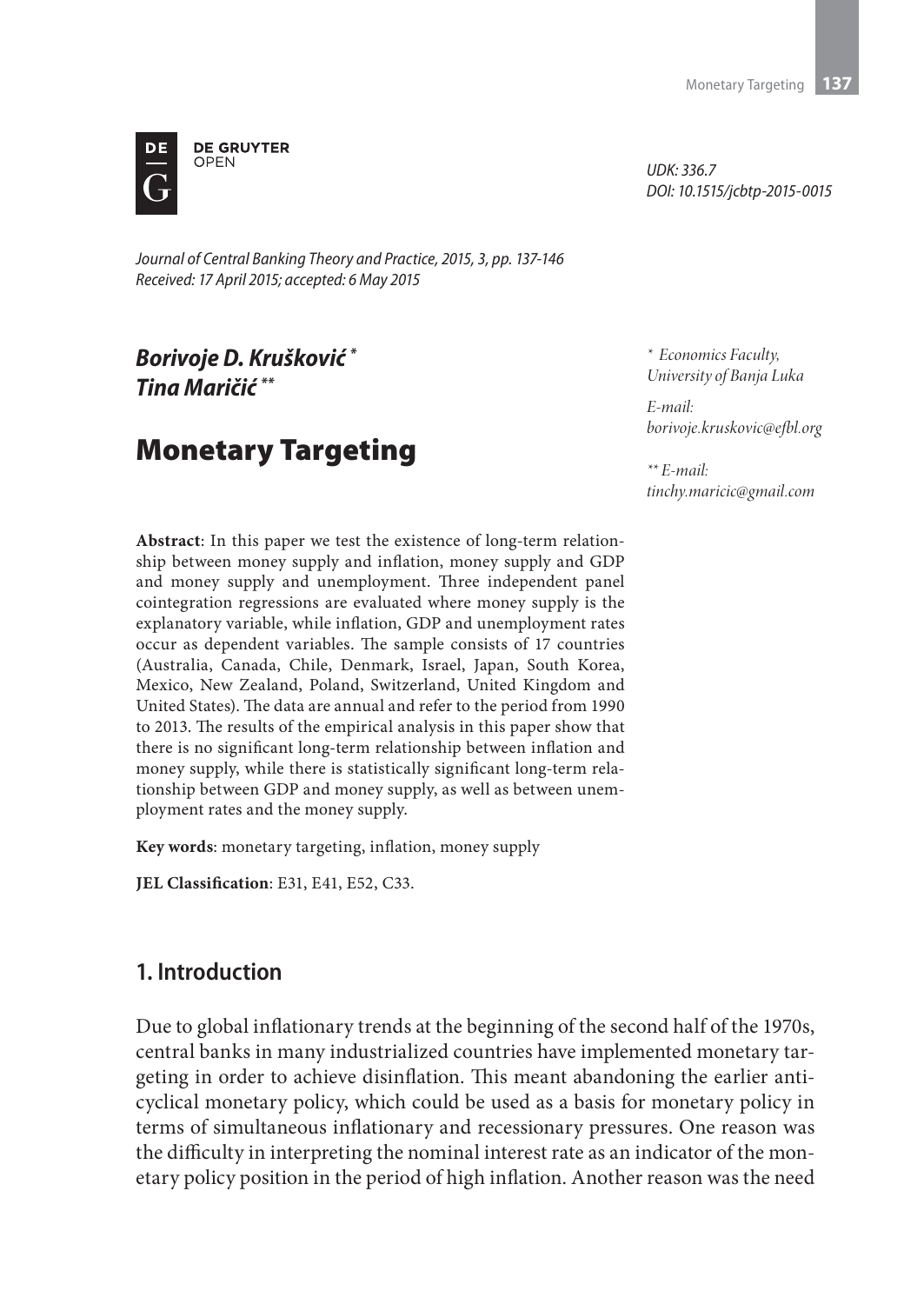to adjust the interest rate to be more flexible because the change in the interest rates becomes endogenous in the context of achieving monetary targets. The third reason was that they considered that there were beneficial effects of publishing targets of monetary aggregates on expectations. However, the effectiveness of monetary targeting was dependent upon the stability of money demand, which resulted in the selection of specific monetary aggregates to be targeted. It was anticipated to be strong and stable relationship between the growth of monetary aggregates and nominal income (inflation) occurred in the medium term.

Monetary targeting focusing on controlling inflation includes three elements: 1) the information conveyed by a monetary aggregate to conduct monetary policy, 2) publication of monetary aggregate targets in order to focus inflationary expectations, 3) accountability mechanism that excludes large and systematic deviations from monetary targets.

The attractiveness of monetary targeting is that monetary aggregates and cause of changes in inflation and reliable leading indicator of future movements in the inflation rate and the direction of monetary policy. Targeting monetary aggregates implies flexible exchange rate regime and the absence of fiscal dominance. Object target may be a money supply with different widths coverage, money base and total loans.

Monetary targeting is based on the fact that in the long run the price level affects the increase in the money supply. The primary objective of monetary targeting is to ensure adequate growth rates of selected monetary aggregates. The most important characteristics of targeting monetary aggregates are: 1) the choice of the monetary aggregates, 2) target corridor, 3) control mode selected unit.

The demand for money is the key to any reliable connection between money and nominal income. This has important implications for the effectiveness of monetary aggregates as intermediate targets. If the monetary aggregates increase at a constant rate which corresponds to the rate of growth of GDP, adjusted for any change in velocity of money in circulation, then there will be price stability. By linking the growth of monetary aggregates with GDP growth trending, monetary targeting has the role of automatic stabilizers because they act countercyclically. This means that in periods of recession, the quantity of money put in circulation is larger than the growth rate of GDP and thus contraction processes are stifled, while less money than the rate of growth of GDP is needed in periods of expansion, which dims the expansionary effects.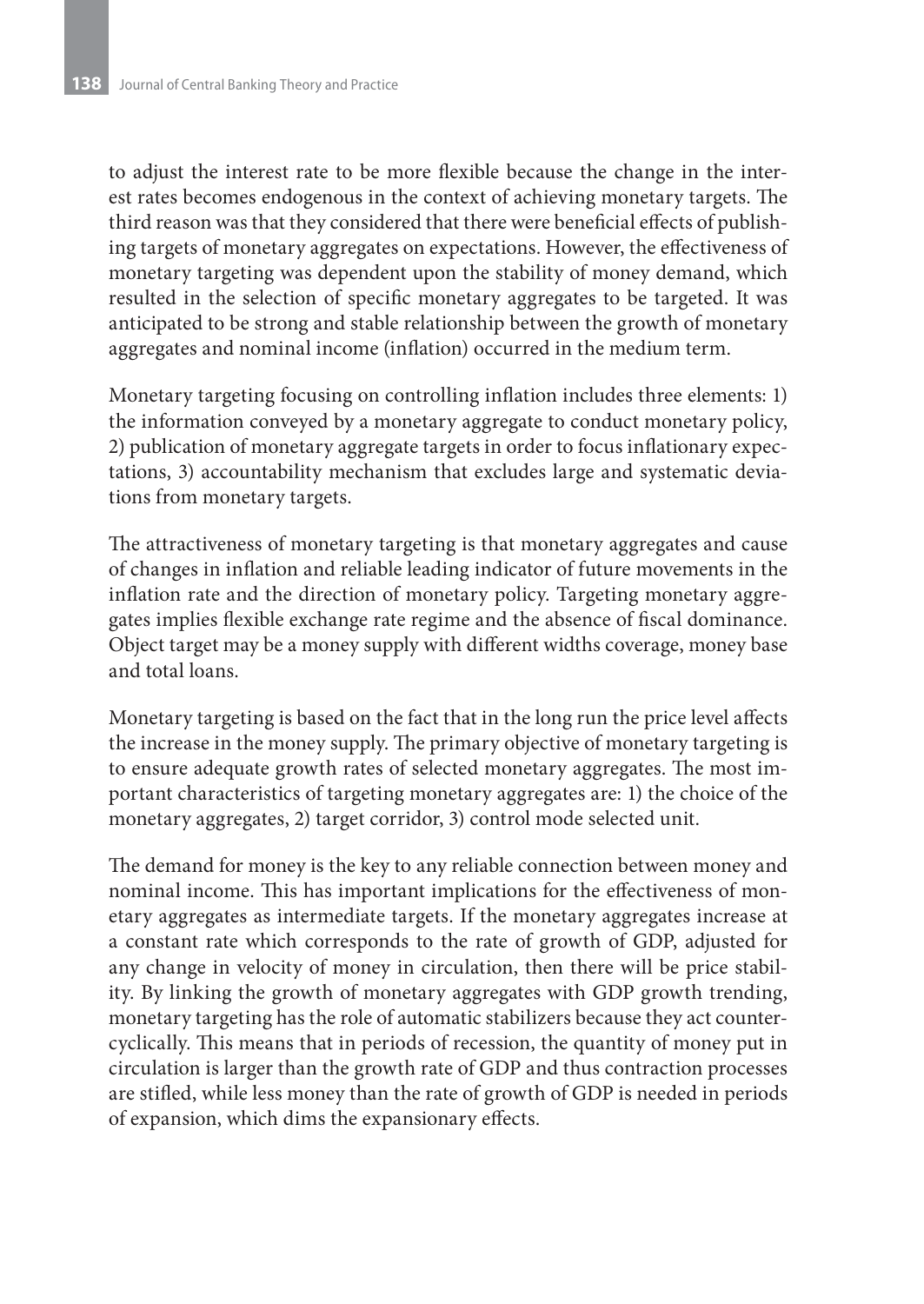Monetary targeting is appropriate monetary strategy for a country with a stable, reliable and predictable connection between the targeted monetary aggregates and inflation. However, due to financial innovation, capital account liberalization, financial deregulation, changes in the velocity of money in circulation and other factors, the stability of these connections in many countries has declined. By the early 1980s, it became apparent that the relationship between monetary aggregates and inflation and nominal income decreased, which is why many countries have abandoned monetary targeting.

#### **2. Literature Review**

Stephen & Kulish (2010) used a structural model with no direct effects of money to show that the finding of positive and statistically significant coefficients on real money growth can be misleading. The model generated data that, when used to estimate analogs of the empirical regressions, produce positive and statistically significant coefficients on real money growth, similar to those often found when using actual data. Favara & Giordani. (2009) showed that shocks to broad monetary aggregates have substantial and persistent effects on output and prices. Hafer, Haslag & Joseph (2007) found that money is not redundant. More specifically, there is a significant statistical relationship between lagged values of money and the output gap, even when lagged values of real interest rates and lagged values of the output gap are accounted for. Also, they found that inside and outside money provide significant information in predicting movements in the output gap. Andres, Lopez-Salido & Valles (2006) found no direct effect of money on inflation and output but that money growth plays a significant role in the interest rate rule and money demand shocks mainly help to forecast real balances while real shocks explain the bulk of price, output and interest rates fluctuations. Nelson (2002) showed that relationship arises from a conventional aggregate-demand channel; claims that an emphasis on the link between monetary aggregates and inflation requires a direct channel connecting money and inflation, are wide of the mark. Svensson (1999) showed that the  $P^*$  model implies that inflation is determined by the level of and changes in the real money gap (the deviation of current real balances from their long-run equilibrium level), and hence that the real money gap is an important indicator of future inflation. Rudebusch and Svensson (1999) showed that monetary targeting would be quite inefficient, with both higher inflation and output variability. Woodford (1995) showed that the price level remains determinate even in the case of two kinds of radical money supply endogeneity - an interest rate peg by the central bank, and a "free banking" regime - that are commonly supposed to imply loss of control of the price level. Feldstein & Stock (1994) showed that the relation between M2 and nominal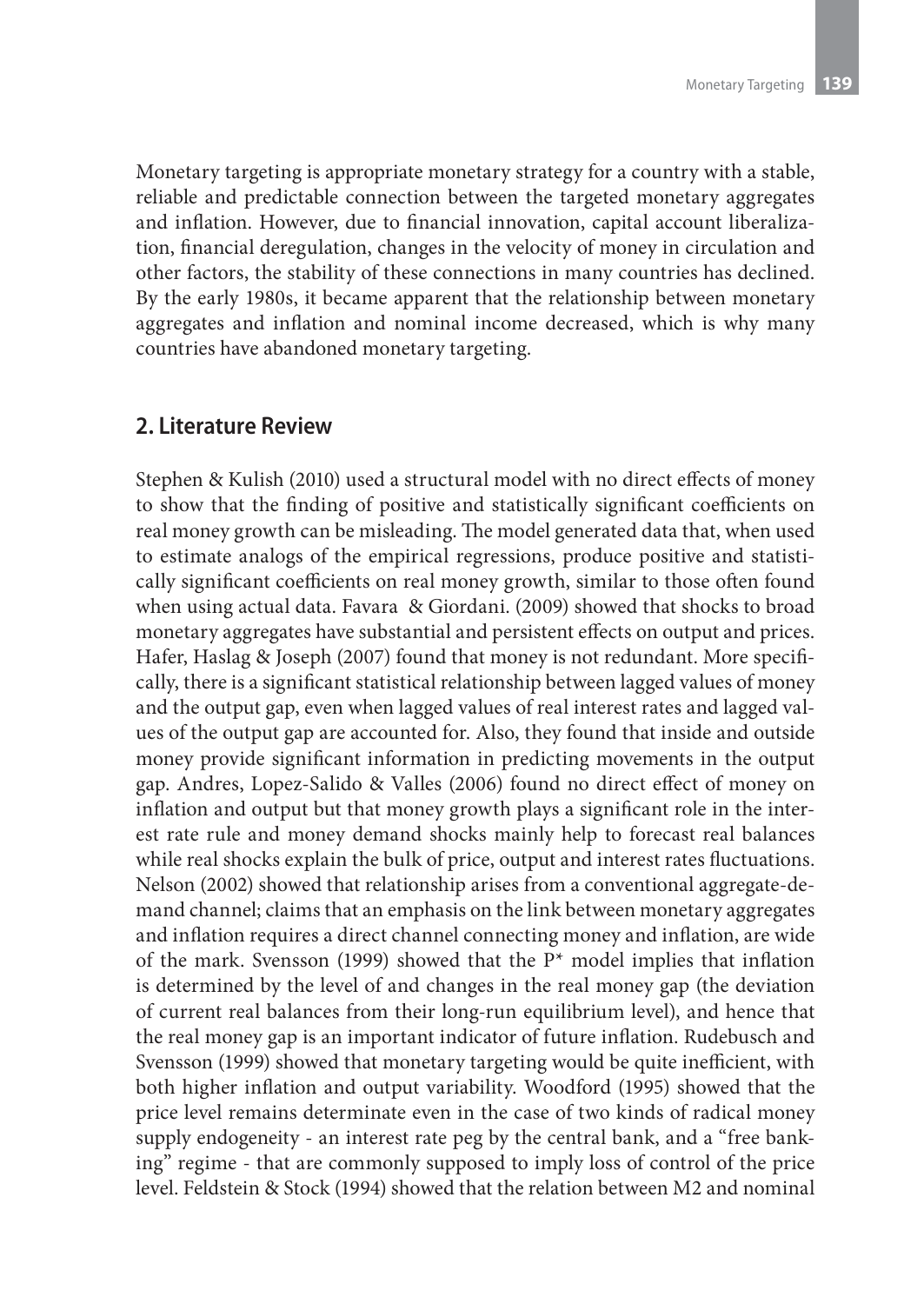GDP is sufficiently strong and stable to warrant a further investigation into using M2 to influence nominal GDP in a predictable way.

### **3. Empirical Analysis**

In order to test the existence of long-term relationship between money supply and inflation, money supply and GDP, and money supply and unemployment, these were evaluated by three independent panel cointegration regressions in which the money supply acts as an explanatory variable, while inflation, GDP and unemployment rate occur as the dependent variables. The sample consists of 17 countries (Australia, Canada, Chile, Denmark, Israel, Japan, South Korea, Mexico, New Zealand, Poland, Switzerland, the United Kingdom, and the United States). The data are annual and refer to the period from 1990 to 2013. Data on the annual rate of inflation, real GDP per capita, and unemployment rates were obtained from the IMF database (WEO) in October 2013, while data on the movement of money supply obtained from the database of the ECB.

**Table 1: The definition and description of the variables used in the models panel cointegration**

| Variable                | Description                                          |
|-------------------------|------------------------------------------------------|
| log(M1)                 | Natural logarithm of the monetary aggregate M1       |
| log(GDP_per_capita_ppp) | Natural logarithm of GDP per capita expressed in PPP |
| <b>INF</b>              | Interannual inflation rate, end of year              |
| log(UN RATE)            | Natural logarithm of unemployment rate               |

Source: Author

#### **3.1. Methodology**

In order to assess the long-term relationship between money supply and inflation, money supply and GDP, and money supply and unemployment, three panel cointegration equations are estimated in which the independent variable is money supply and the dependent variable is inflation or GDP or unemployment.

The first step is tested whether there is cointegration relationship between inflation and money supply, GDP and money supply and unemployment rates and the money supply by using the Westerlund test cointegration in panel. The Westerlund test based on 4 test statistic tests the null hypothesis: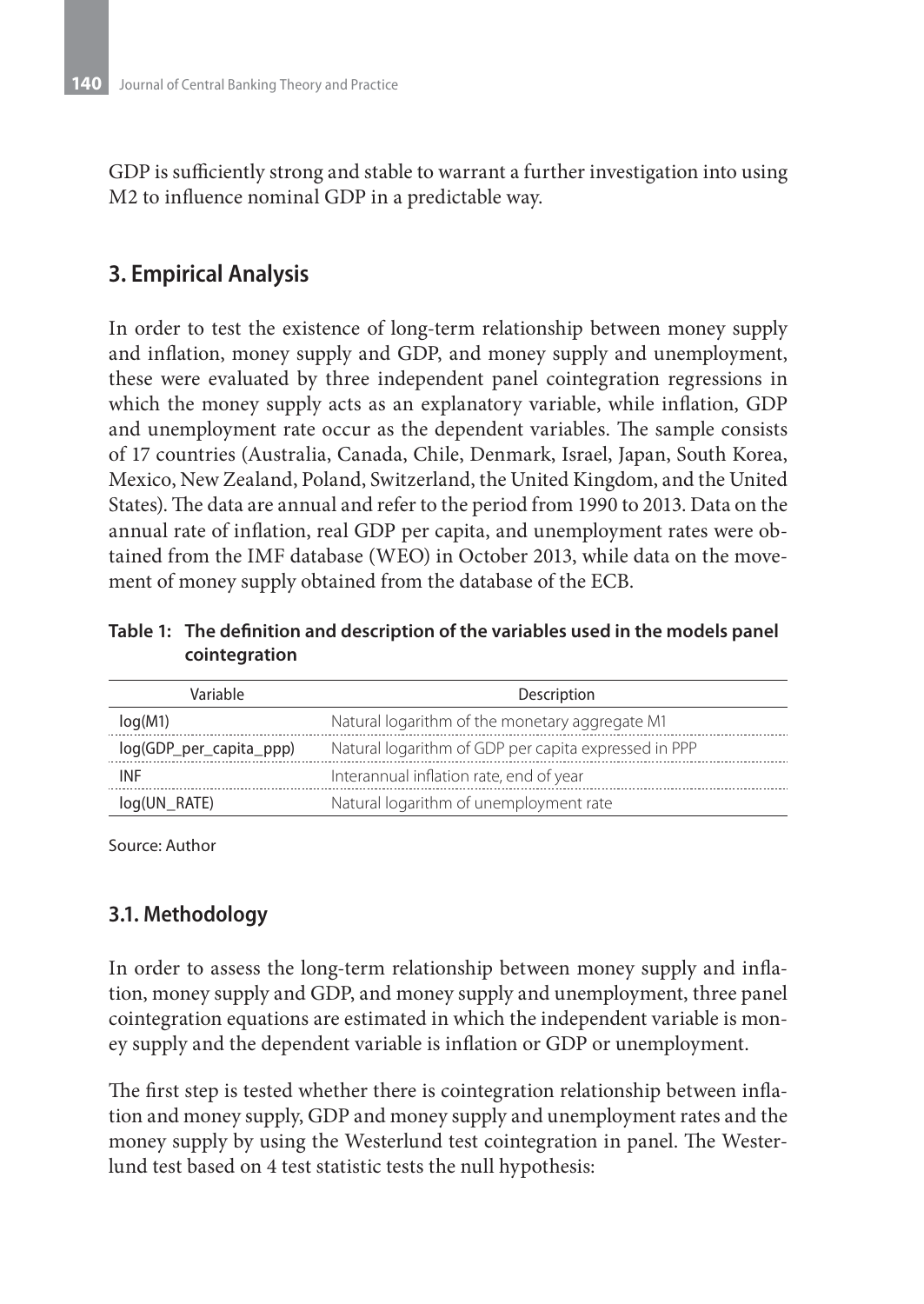$H_0$ : There is no cointegration relationship between the variables versus the alternative hypothesis of the existence of cointegration in panel.

Westerlund test results are shown in Table 2:

**Table 2. Results Westerlund test cointegration in panel**

|                                             | Test | <b>Statistic</b> | P-value |
|---------------------------------------------|------|------------------|---------|
|                                             | Gt   | $-4.98$          | 0.53    |
| Westerlund test panel cointegration between | Ga   | $-8,62$          | 0,95    |
| inflation and money supply                  | Pt   | $-6.80$          | 0.83    |
|                                             | Pa   | $-8.21$          | 0,67    |
|                                             | Gt   | $-4.21***$       | 0.00    |
| Westerlund test panel cointegration between | Ga   | $-23.62**$       | 0.00    |
| GDP and money supply                        | Pt.  | $-1.16*$         | 0.05    |
|                                             | Pa   | $-17.66***$      | 0,00    |
|                                             | Gt   | $-2.99**$        | 0.03    |
| Westerlund test panel cointegration between | Ga   | $-17.26**$       | 0.02    |
| unemployment rates and the money supply     | Pt.  | $-8.30***$       | 0.00    |
|                                             | Pa   | $-18.92***$      | 0.00    |

Source: Author

Note: \*, \*\* and \*\*\* indicate statistical significance at the level of 10%, 5%, and 1%, respectively.

Westerlund test results are shown in Table 2 and they indicate the following:

- 1. There is no statistically significant long-term relationship between inflation and the money supply (no cointegration between the two variables). P-value for all four tests (Gt, Ga, Pt and Pa) greater than 0.1, indicate that there is not enough evidence to reject the null hypothesis of no cointegration in panel. Based on this result, it can be concluded that the money supply does not affect inflation in the long term.
- 2. There is no statistically significant long-term relationship between GDP and money supply, as indicated by all four test statistics within the Westerlund test. Based on the P-values of Table 2, we can conclude that there is sufficient evidence to reject the null hypothesis of no cointegration between these two variables in a given panel, with statistical significance at the 1% level for Statistics Gt, Ga and Pa, while the level significance of 5% based on the statistics Pt rejects the null hypothesis.
- 3. There is also statistically significant long-term relationship between unemployment rates and the money supply, as indicated by P-values for all four test-statistics within the Westerlund test cointegration in panel.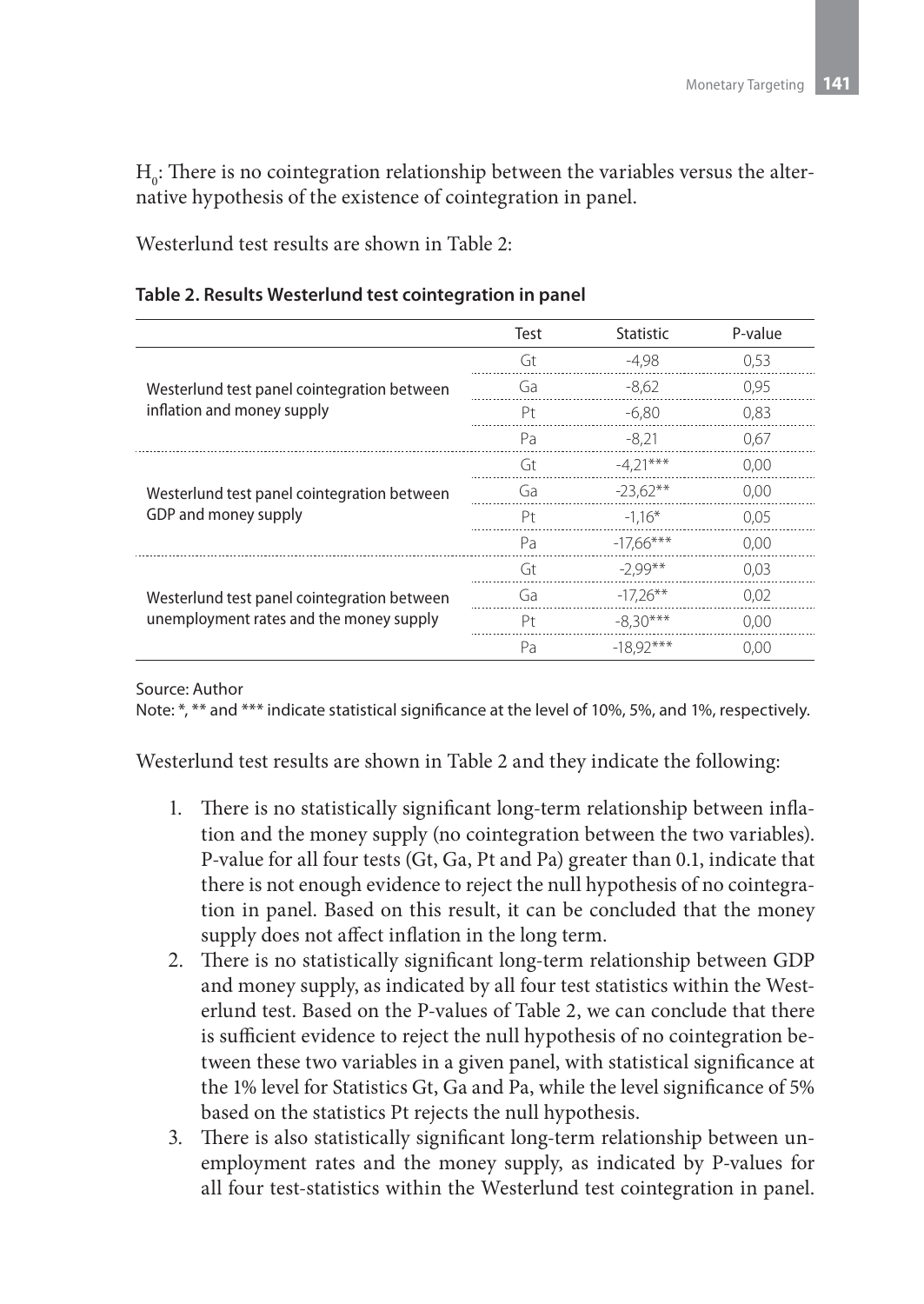Based on the test statistics of Gt and Ga with a level of significance of 5%, we can reject the null hypothesis of no cointegration links in the panel, and on the basis of test statistics and Pt Well, the null hypothesis of no cointegration in panel reject the significance level of 1%.

#### **3.2. Rating coefficients long-term relationships**

Since the Westerlund test results indicate the existence of cointegration links between unemployment and money supply to GDP and money supply, the two models are estimated where GDP and unemployment rates are the dependent variables. The models are estimated using the MG method which is based on steady-state error correction. On the other hand, since the hypothesis of the existence of links between money supply and inflation is rejected in the first step, the coefficients cointegration relationship between inflation and money supply are not evaluated.

Results for cointegration model links between GDP and money supply are shown in Table 3:

| Table 3: Rating cointegration coefficients connection between GDP per capita |
|------------------------------------------------------------------------------|
| expressed in PPP and money supply                                            |
|                                                                              |

| Dependent variable: log (GDP_per_capita_ppp) | MG method   |         |  |
|----------------------------------------------|-------------|---------|--|
| Independent variables                        | Coefficient | P-value |  |
| Log(M1)                                      | $(1.42***)$ | 0.00    |  |
| Correcting errors equilibrium                | $-0.19***$  | 0.00    |  |
| $\Delta$ log(M1) <sub>t-1</sub>              | $0.02*$     | 0.05    |  |
| -onstant                                     | $163***$    | . (၂( ) |  |

Source: Author

Note: \*, \*\* and \*\*\* indicate statistical significance at the level of 10%, 5% and 1% respectively.

Results in Table 3 suggest that the long-run relationship between money supply and GDP is positive and statistically significant (coefficient with Log (M1) is 0.42, a P-value of 0.00). This means that in the long run, money supply growth by 1% leads to a GDP growth of 0.42%. This result is statistically significant at a significance level of 1%. The coefficient of the variable which represents the equilibrium error is negative (-0.19) and statistically significant at a significance level of 1%. This result indicates that there is convergence towards the long-run equilibrium level and that it is 19% per annum. The coefficient of the  $\Delta$ log (M1)<sub>th</sub> indicates that in the short term there is a positive relationship between money supply and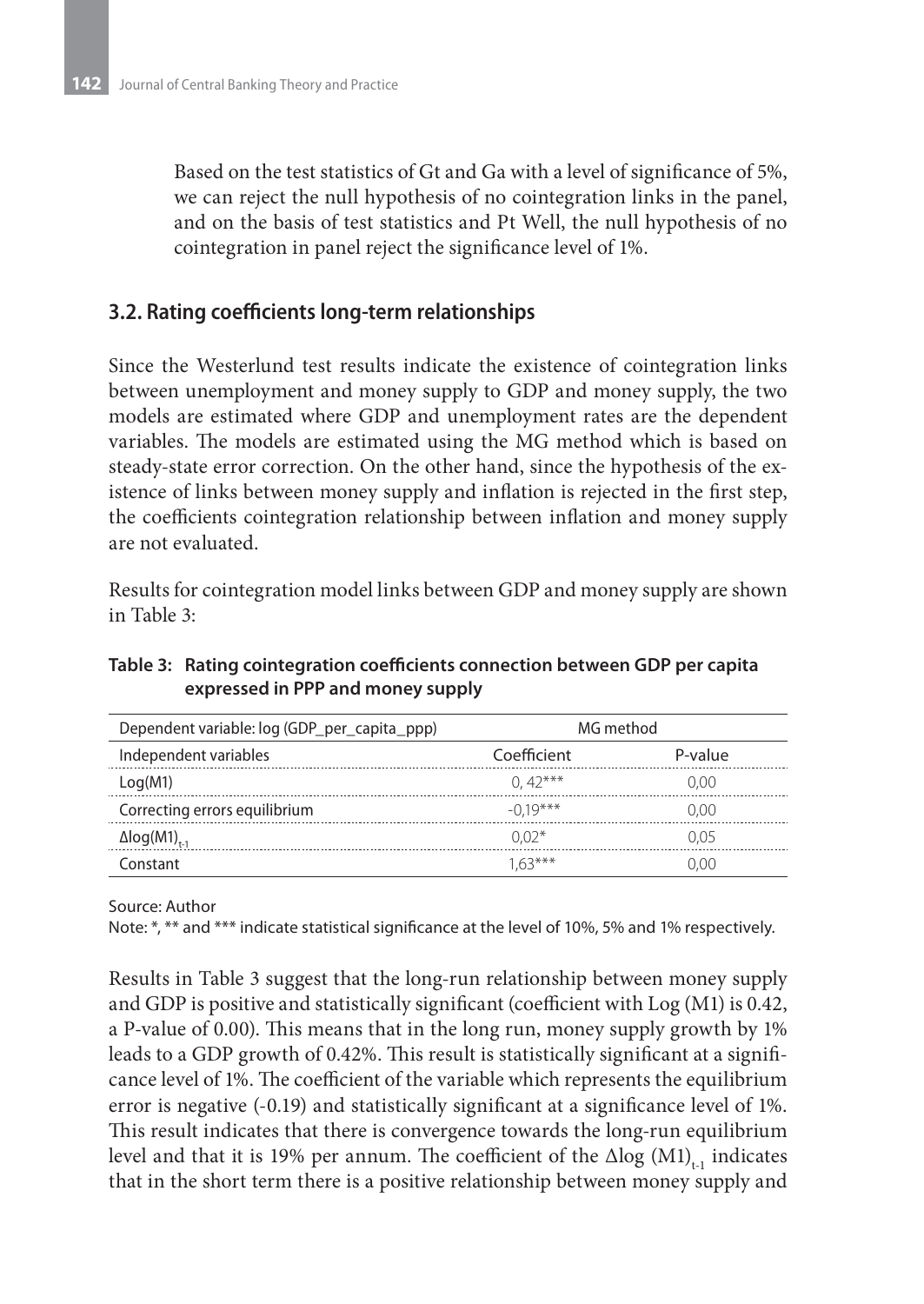GDP, but the relationship is weaker (0.02) and statistically significant at a significance level of 5%.

Results for cointegration model links between unemployment rates and the money supply is shown in Table 4:

#### **Table 4: Rating cointegration coefficients connection between the unemployment rate and money supply**

| Dependent variable: log(UN_RATE) | MG method    |         |  |
|----------------------------------|--------------|---------|--|
| Independent variables            | Coefficient  | P-value |  |
| Log(M1)                          | $-0.02***$   | 0.00    |  |
| Correcting errors equilibrium    | $-0.28***$   | 2.00    |  |
| $\Delta$ log(M1) <sub>t-1</sub>  | $-0.02*$     |         |  |
| Constant                         | $(1)(14***)$ | חמו     |  |

Source: Author

Note: \*, \*\* and \*\*\* indicate statistical significance at the level of 10%, 5%, and 1%, respectively.

Results in Table 4 suggest that the long-run relationship between money supply and the unemployment rate is negative and statistically significant (coefficient with  $Log (M1)$  is -0.02, a p-value of 0.00). This means that in the long run, money supply growth of 1% leads to a drop in the unemployment rate of 0.02%. This result is statistically significant at a significance level of 1%. The coefficient of the variable indicating the correction steady state error is negative (-0.28) and statistically significant at a significance level of 1%. This result indicates that there is convergence towards the long-term equilibrium level and at 28% per annum. The coefficient of the  $\Delta$ log (M1)<sub>t-1</sub> indicates that in the short term, there is also a negative relationship between the money supply and the rate of unemployment and the connection is -0.02 and is statistically significant at a significance level of 5%.

### **4. Conclusion**

Demand for money is the key to any reliable connection between money and nominal income. If a money demand is stable, fluctuations links money - income or velocity of money in circulation will be systematically associated with the variations of the determinants of the demand for money. This has important implications for the effectiveness of monetary aggregates as intermediate targets. In the medium term, the quantity theory of money should ensure predictable relationship between monetary target and nominal income. If tendencies of de-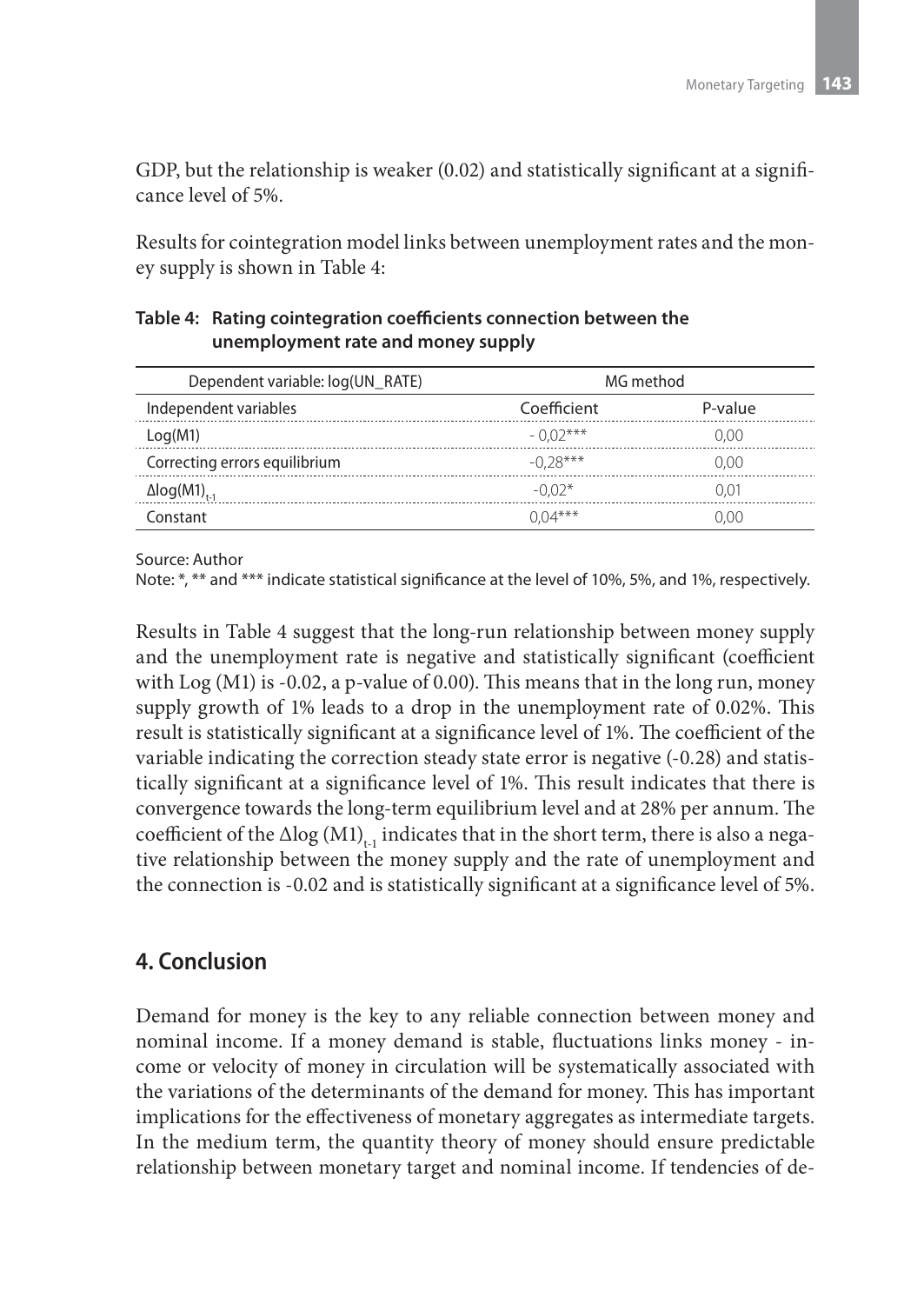terminants of the velocity of money are predictable (real income, interest rates, inflation expectations), this will also be the tendency of the velocity of money. With an appropriate analysis of the expected speed of movement of money in circulation one can determine the monetary target in order to achieve the longterm potential output growth and inflation target. In the short term, there may be significant deviations from long term targets because the economy is exposed to different real shocks and price shocks. However, the target money supply will stabilize the economy in such shocks. For example, earnings shocks that monetary policy has not corrected will lead to an increase in interest rates, reducing income and employment to the point where it reduces the "resistance earnings". Therefore, the trend of nominal income seeks to re-actualize. Since the long-term growth of real output is of limited range (equal to potential output growth), a medium-term control of monetary aggregates should be an effective instrument to limit inflation. On the other hand, if the economy is exposed to financial shocks that change the velocity of money in circulation, regardless of the determinants of the demand for money, control of the money will not be an effective way to achieve the final target output and inflation.

When the path of money growth to inflation is not direct, it is not necessary to observe inflation associated with the growth of money only in the long term. Open market operations increase money growth and reduce real wages. In case of persisting inflation, real wages are falling in the short term and generate both variations in real aggregate demand relative to potential GDP as well as inflation. This is contrary to the argument that the correlation between money growth and inflation generate only from the function of long-term demand for money, which has a unit price ratio. Variations opportunity costs associated with the movement, both real money and real aggregate demand, and thus contribute to generating the correlation between money growth and inflation. Therefore, the growth of money explains the dynamics of inflation over the effect of monetary policy on real aggregate demand relative to potential GDP. The ability to observe the dynamics of inflation in this way provides the basis for the traditional analysis of adjustment policies, i.e. implications for inflation due to non-monetary events (e.g. an increase in public spending or an increase in oil prices). These events generate current inflation if monetary policy is "adjusted", allowing an increase in money growth. For example, the oil price shock permanently increases the level of price reduction by reducing potential output, but it keeps the current inflation only if the central bank conducts monetary policy that permits the nominal money growth to permanently increase after the oil shock compared to the growth of output. Other pressures on the price level can be treated similarly. Also, changes in public spending, with unchanged growth of money, can perma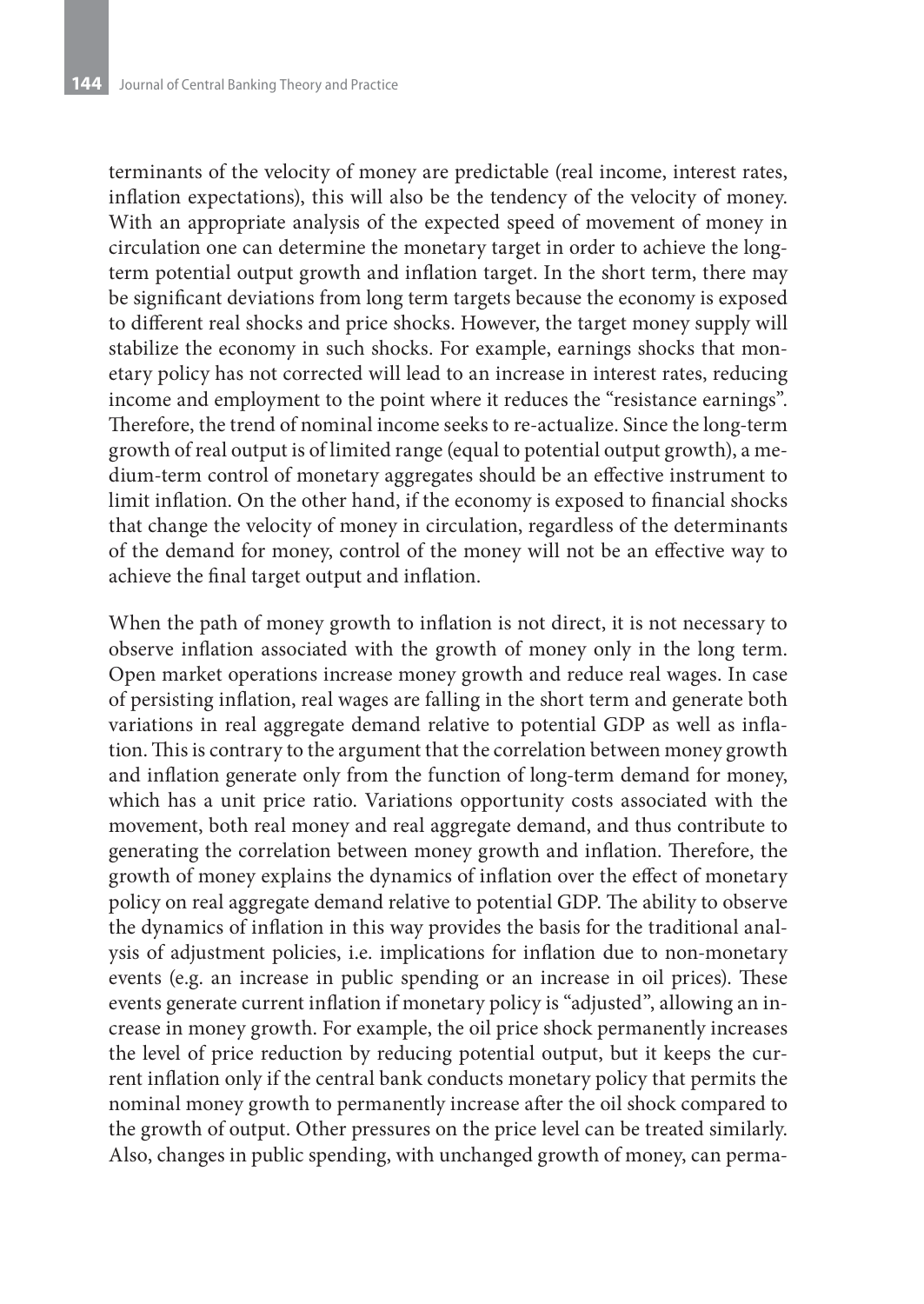nently affect the price level effects on potential output and short-term change in opportunity cost real money funds, but cannot generate current inflation.

Most countries have abandoned monetary targeting. The reasons for this are the weak link between the traditional criteria for money supply and inflation and the difficulty of controlling the monetary aggregates. A weak relationship between monetary aggregates and inflation is not due to the fact that there is no more relationship between money and inflation, but certain institutional changes (financial deregulation, development of new payment mechanisms, financial innovation, liberalization of the capital account, the change in velocity of money in circulation, etc.) generate the problem of establishing predictable relationship between inflation and any particular criteria of the money supply.

A weak and unstable relationship between money and inflation will cause the following: 1) the achievement of monetary aggregates will not generate the desired outcome of inflation, 2) monetary aggregates will not provide reliable signals about the position of monetary policy, and 3) it will not be an effective anchor for inflation expectations.